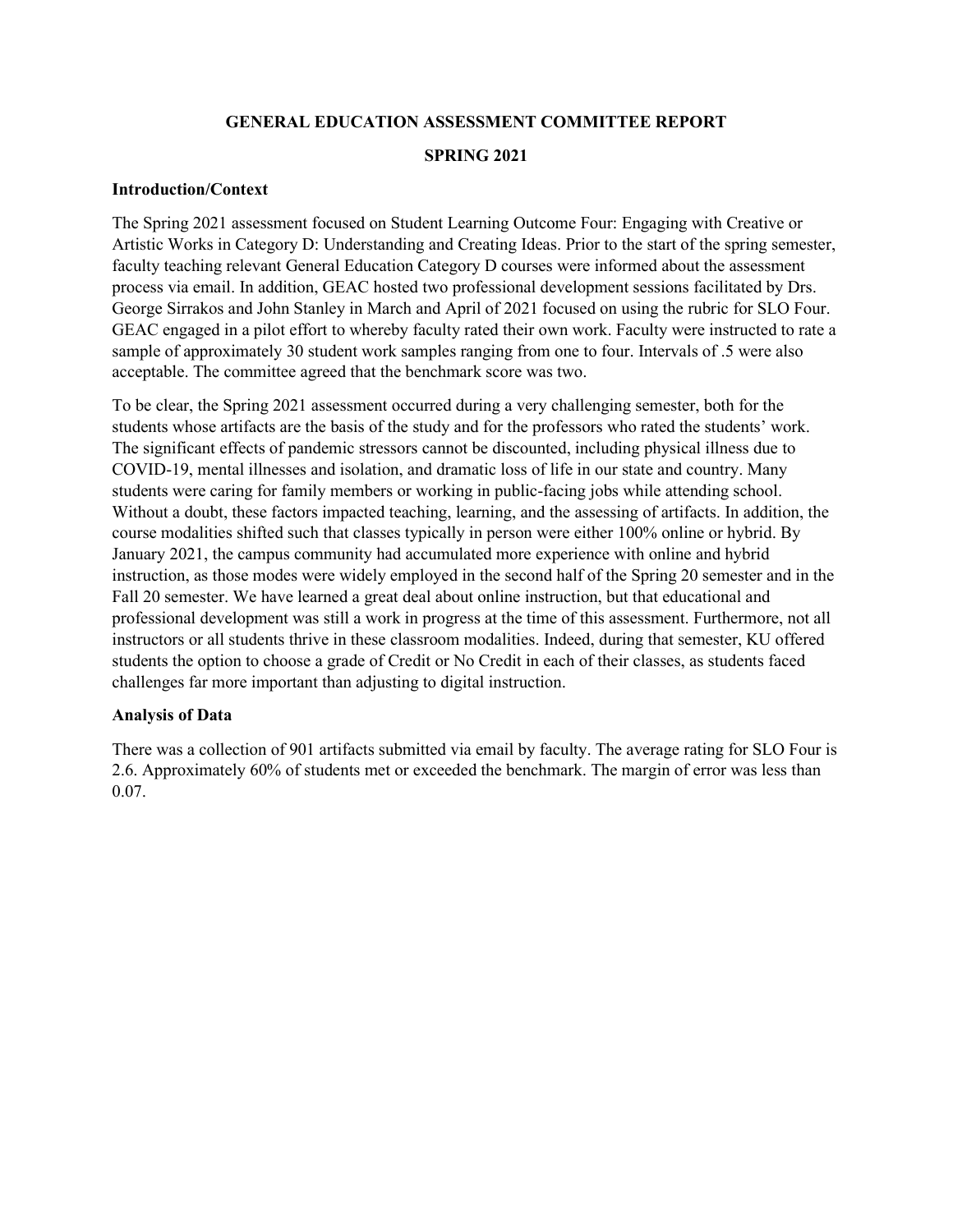| College                   | <b>Sample</b><br>size | Mean  | <b>Std. Deviation</b> | <b>Std. Error</b> |
|---------------------------|-----------------------|-------|-----------------------|-------------------|
| <b>ACA</b>                | 56                    | 2.357 | 1.0212                | .1365             |
| <b>Business</b>           | 121                   | 2.467 | 1.0892                | .0990             |
| Education                 | 158                   | 3.092 | .9457                 | .0752             |
| Liberal Arts              | 244                   | 2.436 | 1.0313                | .0660             |
| Visual/Performing<br>Arts | 322                   | 2.592 | .9340                 | .0521             |

**Table 1. Ratings broken down by colleges**

# **Ratings by Colleges**

The ratings broken down by colleges showed that students in the College of Education and the College of Visual and Performing Arts were rated higher than those in other colleges. ACA had the smallest sample size at 56, but still performed higher than the goal of above 2.0. There is very strong evidence  $(p < .001)$ that the mean of a population represented by our sample from the College of Education (3.092) is different from the overall mean of 2.6.06. According to this data we can be 95% confident that it is between .343 and .604 higher than other colleges.

We can confidently conclude that the College of Liberal Arts and Sciences has a mean rating of at least .034 lower than the overall mean. It is doubtful that such a small difference is meaningful beyond the scope of this analysis, due to the lack of samples collected.

Also, in the college breakdown, and in the ones to follow, the conclusions are based on the data we collected. However, if any other variable not included in the data, such as the person doing the rating, is correlated with the variable used for the breakdown, then that other variable could account for any differences.

## **First-Generation Students**

There do not appear to be significant differences between the ratings of first-generation students and those with a parent who completed college, with first-generation students scoring very close to the overall average for SLO Four. It should be noted that 53 students did not answer if they were first generation.

| <b>First Generation</b> | Sample size<br>$\star$ | Mean  | <b>Std. Deviation</b> | <b>Std. Error</b> |
|-------------------------|------------------------|-------|-----------------------|-------------------|
| No                      | 628                    | 2.610 | 1.0078                | .0402             |
| Yes                     | 220                    | 2.548 | 1.0397                | .0701             |

**Table 2. Ratings for students who did or did not identify as being first generation**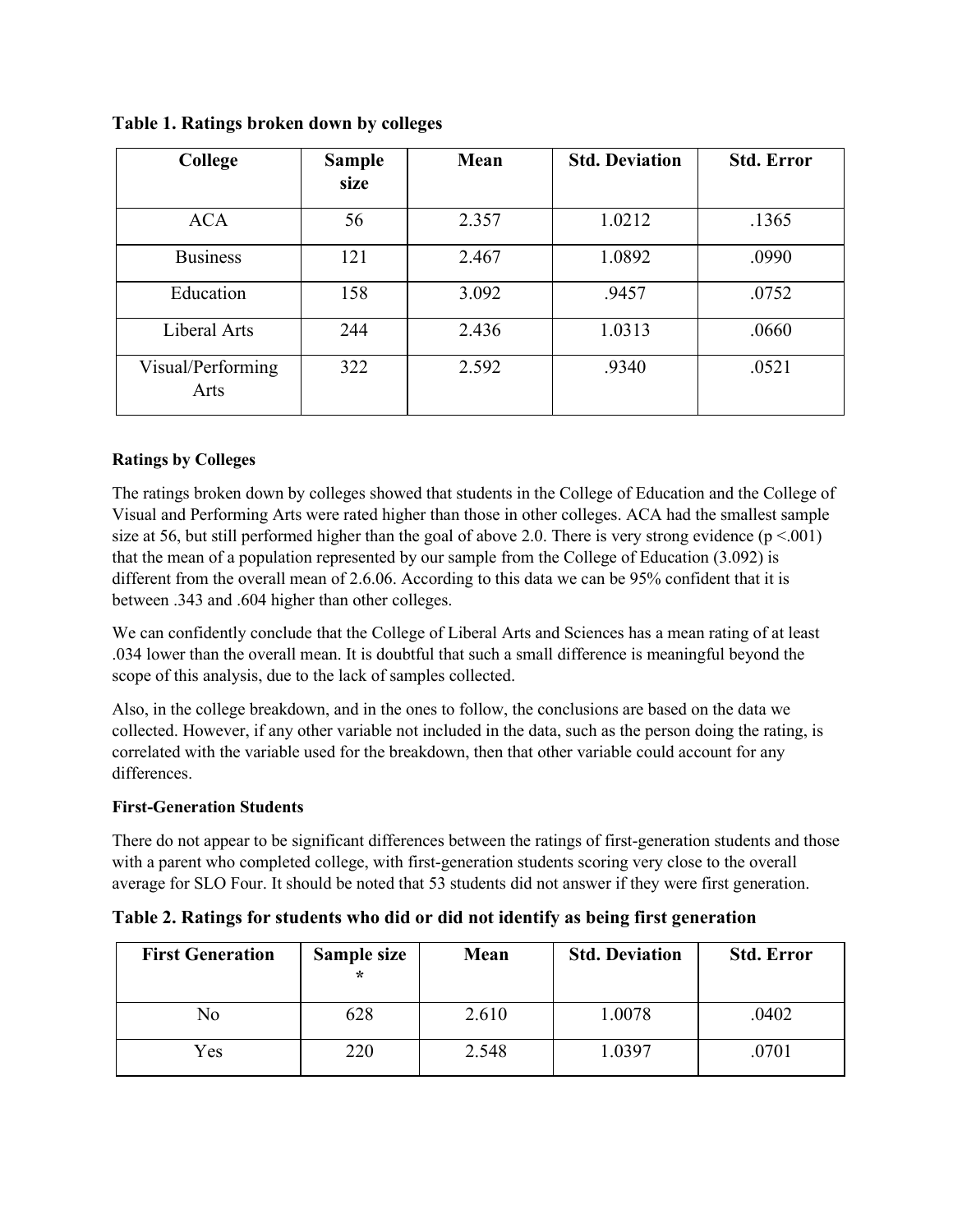### **BIPOC students**

There are slight differences in average ratings by racial background. We can confidently conclude that the mean rating of BIPOC students is at least .012 lower than the overall mean. As with the College of Liberal Arts and Sciences, it is doubtful that such a small difference is meaningful, however we will continue to examine how minoritized students perform on SLO's.

| <b>Ethnicity</b>  | Sample size * | Mean  | <b>Std. Deviation</b> | <b>Std. Error</b> |
|-------------------|---------------|-------|-----------------------|-------------------|
| <b>Black</b>      | 43            | 2.195 | 1.0002                | .1525             |
| Hispanic          | 92            | 2.565 | .9756                 | .1017             |
| Two or more races | 21            | 2.357 | .9765                 | .2131             |
| Unknown           | 32            | 2.734 | .9244                 | .1634             |
| White             | 712           | 2.638 | 1.0232                | .0383             |

**Table 3. Ratings broken down by ethnicity**

**\*** Sample sizes do not add to 901 because there was one Native American student not included in the analysis because that student's data was a single observation

## **Pell Grant Recipients**

On average, students who did not receive the PELL grant scored higher ratings than students who received the PELL grant. We can confidently conclude that the mean rating of students who received a Pell Grant is at least .017 lower than the overall mean. It is doubtful that such a small difference is meaningful, but again, whether it is or not, and if so, why it occurred, is beyond the scope of this analysis.

## **Table 4. Ratings for Pell Grant students**

| <b>Rec'd Pell</b> | Sample size | Mean  | <b>Std. Deviation</b> | <b>Std. Error</b> |
|-------------------|-------------|-------|-----------------------|-------------------|
| No                | 658         | 2.660 | .0227                 | .0399             |
| Yes               | 243         | 2.459 | 9846                  | 0632              |